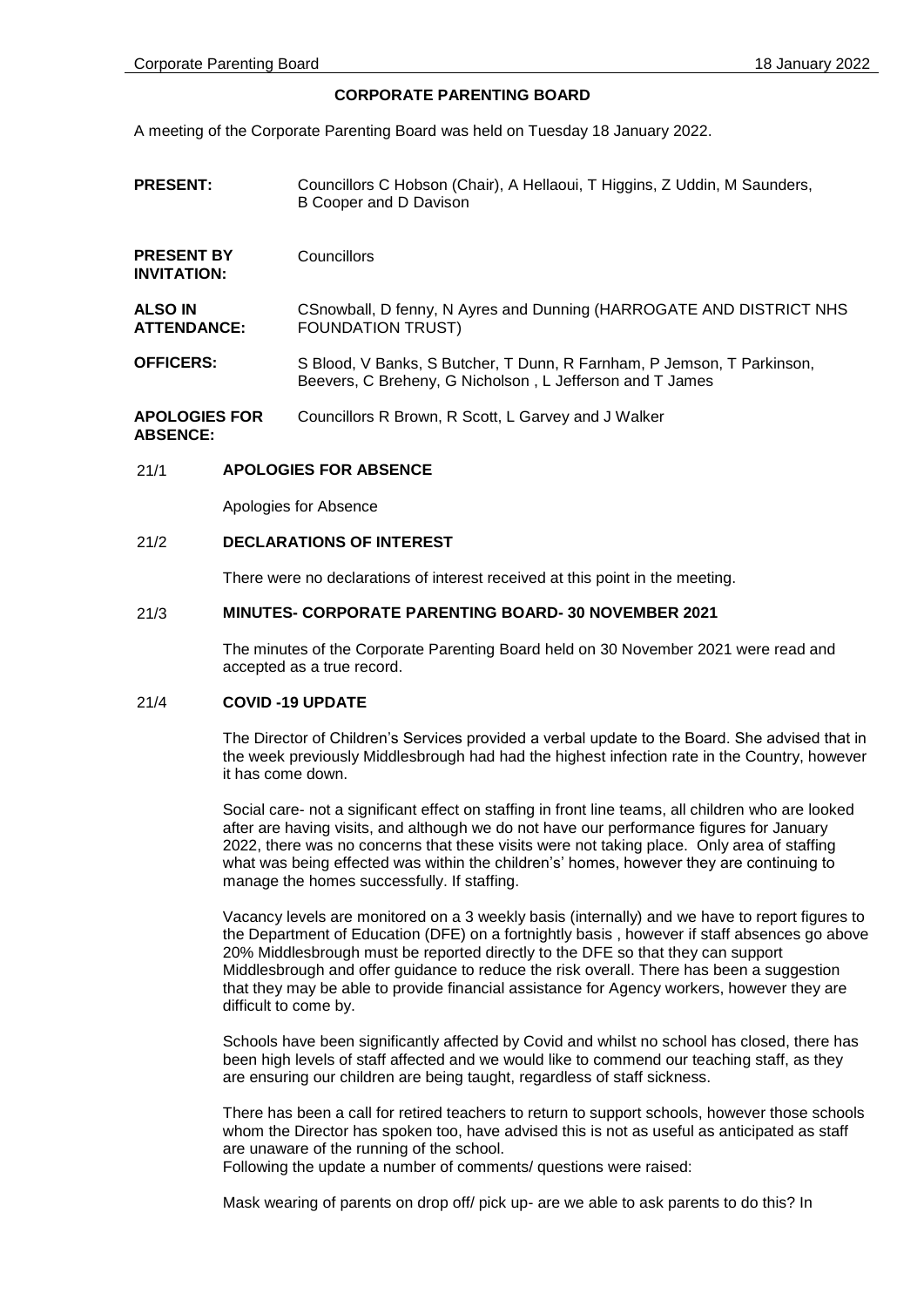response, the Director advised that the local authority can ask parents but we are unable to mandate this. The Head of Access to Education also advised that the LA are trying to encourage this and we discuss covid related procedures with Head Teachers. The Director also advised that there is a system in place that if vulnerable children are not in school, social workers are notified.

From an outbreak and public health perspective, we have been advising schools that they have preventative measures in place, however this is difficult for the schools to enforce, especially when parents are outdoors. It was the schools responsibility to ask why parents are not wearing masks, however the local authority do not have this information. Parents are asked to wear masks indoors, however it is difficult to enforce outside.

In terms of covid numbers in schools, the rates have slightly increased, however historically we have seen an increase in the 19-59 age group (working age) however it is starting to ease and therefore hopefully not having a massive impact on teaching.

The Director advised that she would reiterate the mask wearing with head teachers at a future meeting.

The vaccination take up was further mentioned by a Board member and in particular school staff. In response, public health advised that they do not these figures but there have been some concerns from certain schools regarding unvaccinated staff, however as advised the local authority are unable to mandate this, only encourage. It was suggested that virtual schools/ social workers could ask young people what the impact has been on their learning and it could be discussed at the children and care council/ care leavers' forum.

AGREED- That the update be noted.

### 21/5 **CHILDREN IN CARE IN MIDDLESBROUGH- THE ROLE OF THE CCG AND THE DESIGNATED LAC (CHILDREN IN CARE) TEAM**

# 21/6 **PARTICIPATION OF CHILDREN AND YOUNG PEOPLE IN MIDDLESBROUGH**

The Chair welcome Hannah Wiseman, Programme Manager, Specialist and Targeted to provide an update on participation of children and young people in Middlesbrough.

The officer firstly provided an overview of who Participation People are; advising that they have been working with Middlesbrough since August 2021 to make services better for young people that live in Middlesbrough.

Participation People have 5# youthvoice work strands:

- Middlesbrough Youth Council
- Middlesbrough in Care Councils
- Middlesbrough Young Champions
- Middlesbrough Young Researchers
- Middlesbrough Young Journalists

Participation people facilitate open, safe, and inclusive spaces with these forums regularly. Each group creates fun and engaging opportunities for their peers and decision- makers to get involved in service improvement activities, campaigns and events. There are 8 officers within the Middlesbrough Team, 2 are Middlesbrough Council officers. Xavier is supporting the in care councils.

In terms of progress from December 2021, the Programme Manager provided information on the following:

- Re-launch of the care experienced #youthvoice forum- relaunch on 18<sup>th</sup> and 20<sup>th</sup> January 2022.
- Celebration events
- Youth Champions
- Youth Researchers
- Youth Councils- election will take place in February 2022.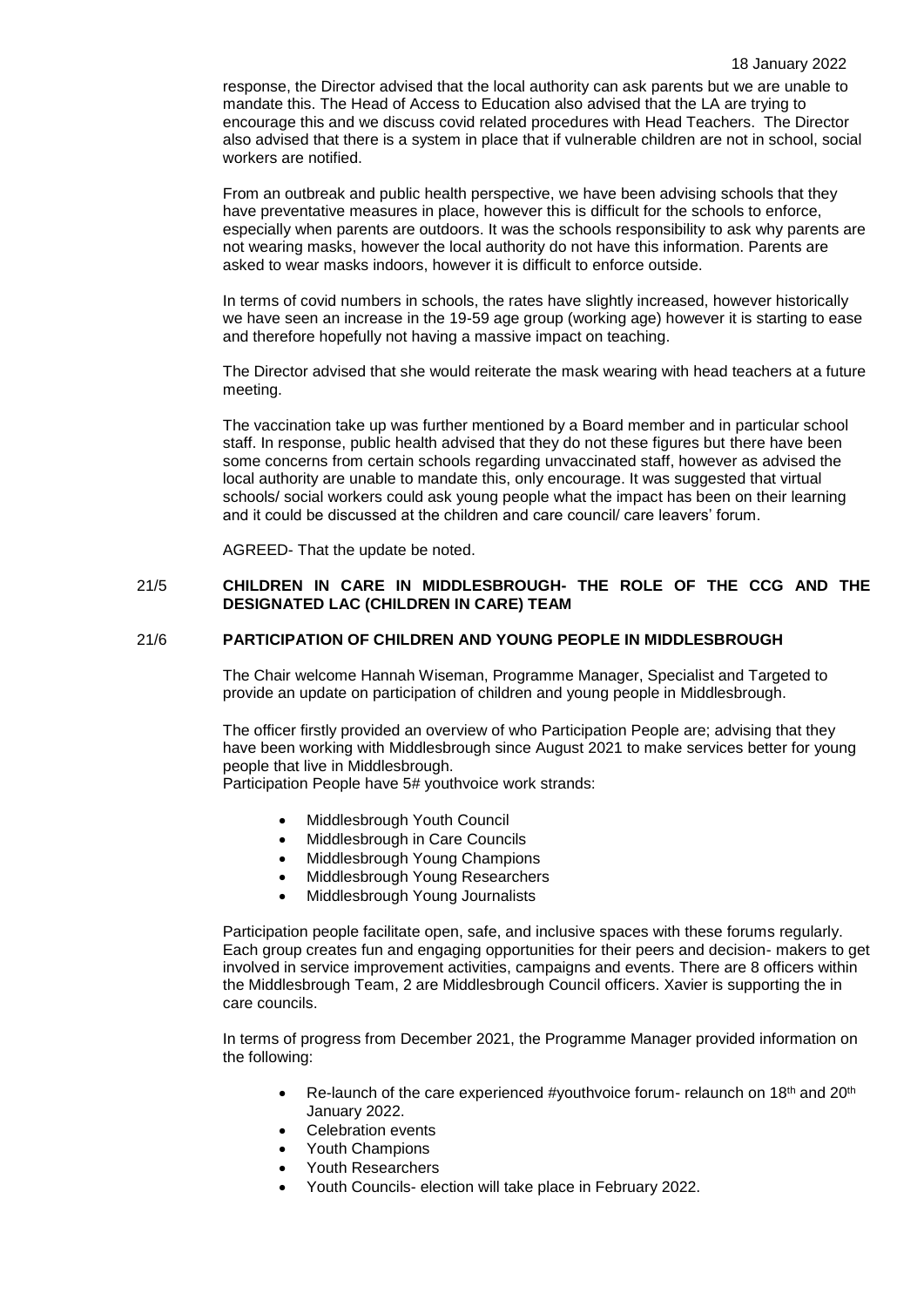In terms of the Care Experiences #youthvoice , the Board heard that these were relaunching in person on 18<sup>th</sup> and 20<sup>th</sup> January 2022. Flyers had been generated and shared, as well as individual contacts with young people. The forums were operating out of the Easterside Hub and the Pathways building and would be facilitated by Xavier Davies and supported by Kathy from Participation People. Further updates would be brought to the February meeting.

The Programme Manager discussed the Care experienced Roadmap, which included for example, a celebration event , social activities, a residential and future training for councilors. The Board were further reassured that the care experience #youthvoice forums, would be undertaken under the current covid-19 guidance, which included pre session covid questionnaires and lateral flows tests. The Board were advised that in the event that national or local guidance prevents from meeting in person, a virtual delivery would be offered to ensure the forums continue.

They have also developed a recognition and reward policy, where we as the young people what they would like from being part of the group, as we want to ensure young people participate but feel valued and continue to work with participation people. All Corporate Parents are invited to attend the session.

Following the presentation, the Chair questioned further there was 1 young person selected from each school elected to attend Middlesbourgh Youth Council. In response, the Programme Manager advised numbers were smaller than expected at present, however they were expecting to get a young person from each school and from each ward. In terms of the Member of Youth Parliament for Middlesbrough, where the young person would represent the views of all young people, the election would take place at the end of February and there were currently 8 candidates standing.

### **AGREED**

**That the information be noted**

# 21/7 **CORPORATE PARENTING BOARD STRATEGY ACTION PLAN- REVIEW OF THE PERMANENCY ACTION PLAN**

The Head of Looked after children and corporate parenting Board provided the Board with regard to progress made again the Permanence action plan.

The Head of service in a previous meeting had highlighted the findings by Ofsted in November 2019. This was included in the report for reference and the report was to highlight any changes/ updates since the Board were updated in October 2021.

The six priorities as previously discussed were as follows:

- 1. Strengthening Permanency in Our Social Work Practice
- 2. Growing Our Multi-Agency Partnerships for Permanency
- 3. Reducing Drift and Delay for Achieving Permanency
- 4. Improving the Way we capture and Use Our Data for Permanency
- 5. Supporting Permanency in Education, Employment & Training
- 6. Supporting Permanency in Education, Employment & Training

The Head of Service went through each of the priorities and identified what has been achieved since the permanency action plan had been to the Board in October 2021. Full details of these were outlined in the report which had been circulated to the Board prior to the meeting.

The Head of Service further went on to state some of the impact/ data and performance in the last 12 months:

- Overall in the lasts 12 months, the looked after populations has reduced from 654 children in November 2020 to 526 in November 2021 (19.5% reduction). There has been a 25% reduction in the overall numbers of looked after children since the height of 702 in September 2020. In the last 12 months 205 children started to be looked after compared to 344 children ceased to be looked after.
- The rate per 10,000 has reduced from 197.4 in November 2021 2020 to 158.8 in November 2021. This is the lowest rate in the last 12 months and has continued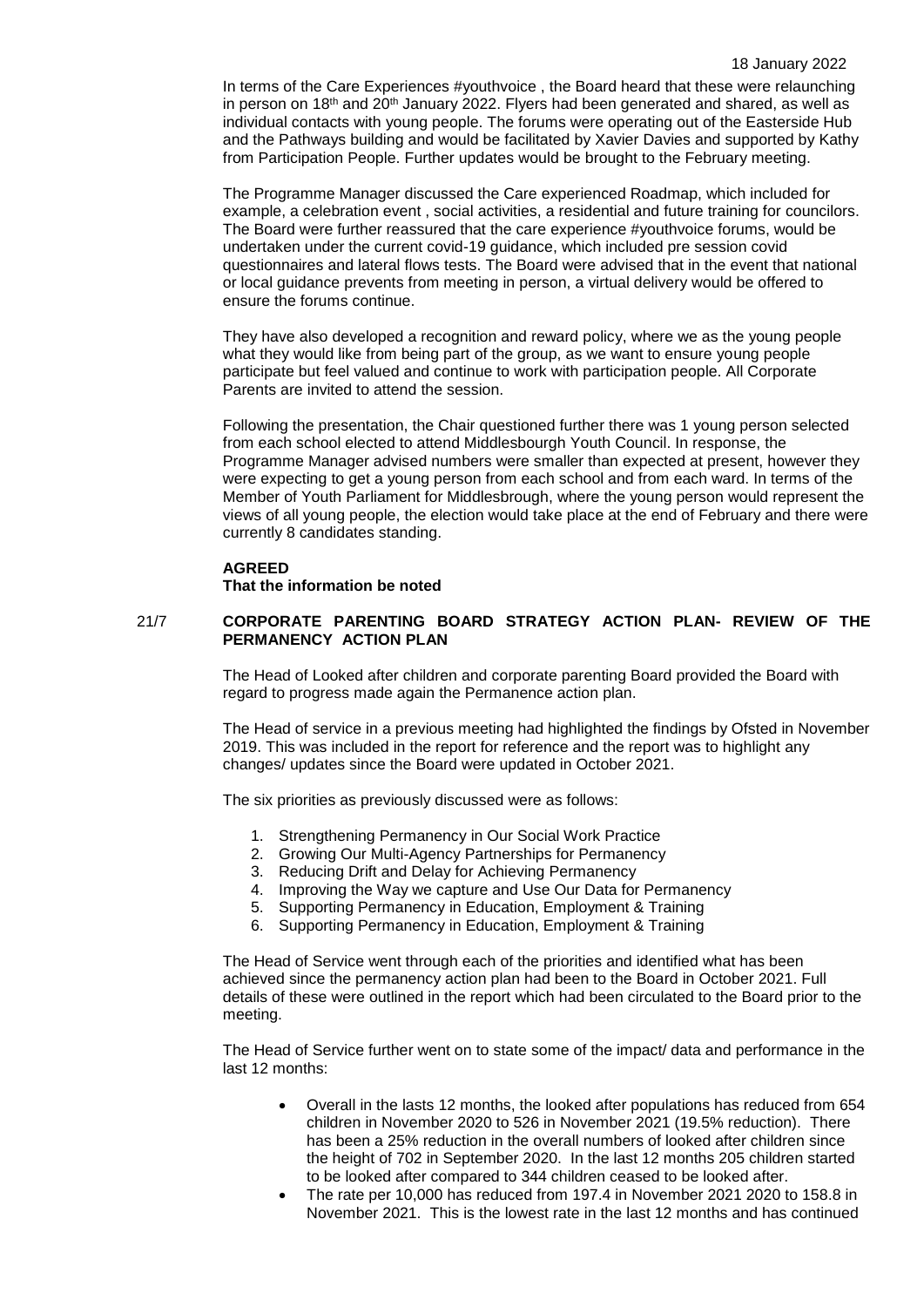to reduce consistently.

- Since 01 April 2021 19 Adoption Orders have been secured. This includes: 4 children of BAME
	- 4 sibling groups of 2
	- 2 aged 4+
- More children have been adopted in Middlesbrough than all other authorities in Teesside.
- The number of days between a Placement Order being granted and a child being adopted has reduced from 558 in 209/20 to 342 in 2021/22.
- There are currently a further 38 children progressing to adoption with Placement Orders. Of which only 2 children do not have confirmed links.
- There has been a total of 76 children secure permanence through the granting of a Special Guardianship Orders in the last 12 months.
- Connected Carers There are currently 124 children in connected carers placements. This has reduced from a height of 212 in 2020.
- Placement with Parents There are currently 47 children placed with parents. This has reduced from 52 children in October 2021 and from a height of 99 children in September 2020 to 58 in August 2021. (52.5% reduction)
- There has been a reduction in the number of children in external residential placements from 74 in June 2021 to 47 in December 2021
- School attendance for looked after children was 91% in November 2021.
- There have been no looked after children permanently excluded from school in the last 5 years.
- Only 3.1% of looked after children are receiving less than 25 hours education (11 children). Of which there is an action plan and oversight from Virtual School of each.

The Head of Service identified two risks:

- The increase in demand across the service and across the tees valley region
- Risks associated with the recruitment of staff in the looked after and care leaving service.

The Board finally heard the next steps in respect to the action plan:

- Data Team to develop a Permanence Dashboard and Score Card Performance and progress to be reported to Improvement Board and Corporate Parenting Board
- Life Story Work compliance and quality to continue be driven
- The ongoing reduction and tracking of the number of children residing in external residential placements
- Progress the Permanence Action Plan and report to Improvement Board and Corporate Parenting Board
- Practice leads deployed in to the service to improve the quality of care plans for looked after children
- Participation People to develop attendance and provide Corporate Parenting Board with a proposed plan for the Children in Care Council.
- The Audit to Excellence team will carry out a deep dive audit of the looked after and care leavers service in January 2022. Audit findings to be reported back to Corporate Parenting Board.
- Recruitment of permanent staff

After the presentation a number of Board members congratulated the members of staff for their work in this area.

A board member queried whether foster carers were involved in life story training and in response the Director of Children's care advised that at present they had been concentrating on training a cohort of Middlesbrough Council staff to be able to support this work, however the Council were looking at purchasing a life story platform, where foster carers, parents/carers and young people could upload regular photos and updates. Foster carers have not yet been training on this, however they are critical to gaining lifestory work and the staff will support foster carers (train the trainers).

The slides would be made available to all members of the council to show the progress, further to this, the Director of Children's care advised that although reducing the number of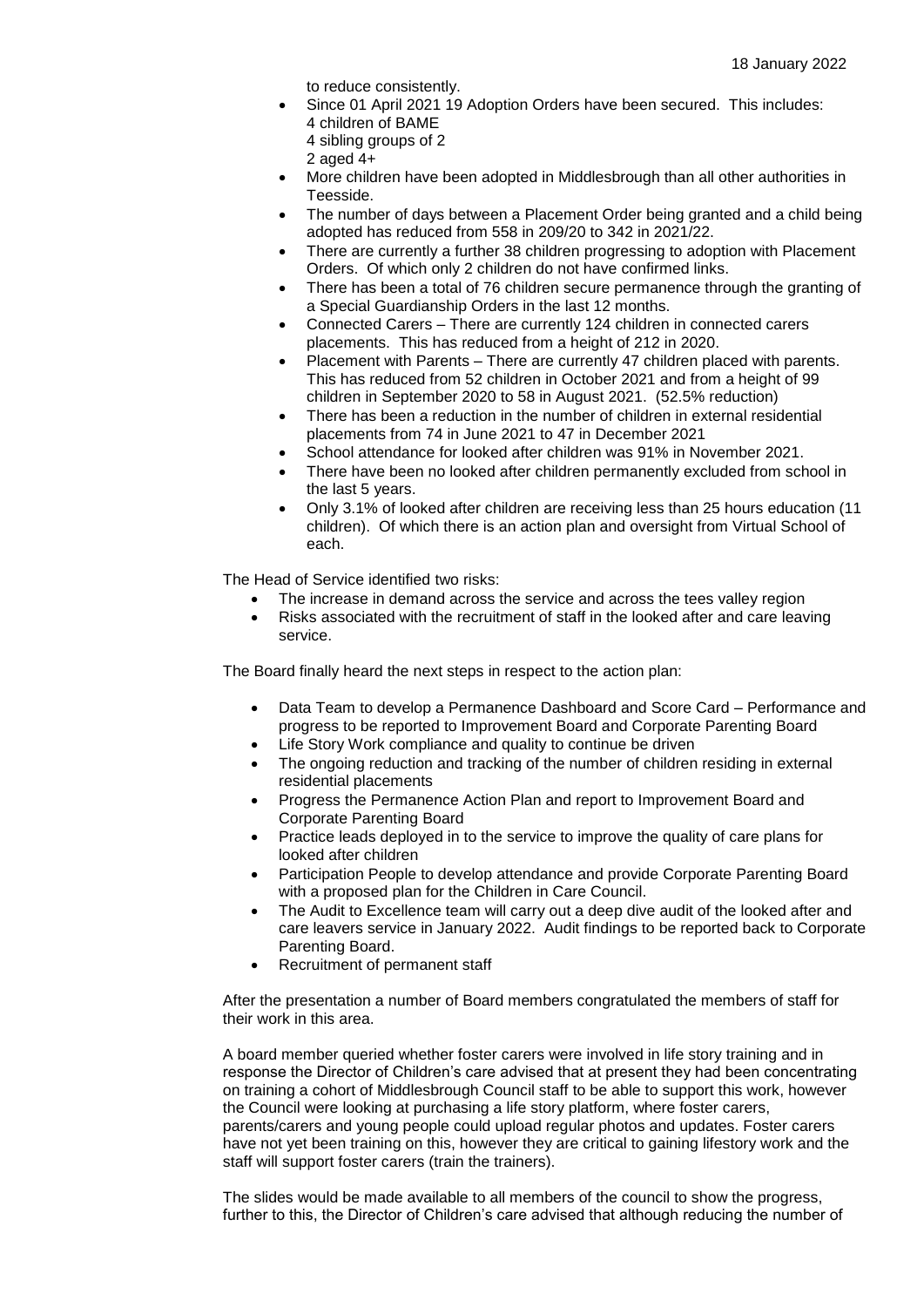children in care was a key point, the work on the edge of care, and work on developing permanence was paramount. A briefing would also be provided.

The Head of Service was thanked for her presentation.

AGREED- That the action plan be noted.

# 21/8 **CORPORATE PARENTING BOARD STRATEGY ACTION PLAN- REVIEW OF THE SUFFICIENCY ACTION PLAN**

The Chair welcomed the Specialist Commissioning & Procurement Senior Manager to the meeting to provide an update of the highlight report of the Sufficiency action plan which was devised out the corporate Parenting Board Strategy.

The Sufficiency Action Plan would be reviewed and updated as actions were completed or as new work was identified in the event of any changes to our sufficiency needs over the 3-year cycle of our plan. The Board last received an update in October 2021.

As with the Permanency action plan, the Sufficiency action plan was broken up into 6 themed areas, with a key accountable officer who works closely with the Manager. The themes were as follows:

Theme 1 - Strengthening Commissioning for Children and Young People

- Theme 2 Increasing Placements Close to where Children and Young People live and learn
- Theme 3 Growing Early Intervention & Prevention

Theme 4 – Improving Placements & Support for Care Leavers

Theme 5 – Enhancing Learning Outcomes for Children & Young People

Theme 6 – Building Our Fostering Capacity and Adoption Outcomes

The Manager went through each of the priorities and identified what has been achieved since the permanency action plan had been to the Board in October 2021. Full details of these were outlined in the report which had been circulated to the Board prior to the meeting. The Manager outlined the impact/ data and performance; these being:

- Weekly external residential placement monitoring continues and we have seen a big swing in in-house placements following the opening of Rosecroft and Daniel Court. As at 4th January 2022 we had 68 placements of which 23 (34%) were internal, 45 (66%) were in external.
- In-house fostering placements have overtaken external IFA placements and as at 04.01.22 there were 326 fostering placements of which 169 (52%) in house and 157 (48%) external

In terms of risks, the Manager advised that COVID has impacted on staffing levels but this was being monitored and in the event that issues are identified the Council will work closely with providers and the service area to provide as much support and resilience as possible.

The Board finally heard the next steps in respect to the action plan:

- Establish monthly Action Plan Meetings on a monthly basis for 2022
- Continue to ensure tasks are driven forward
- Ensure any change controls are secured where any changes to deadlines are identified.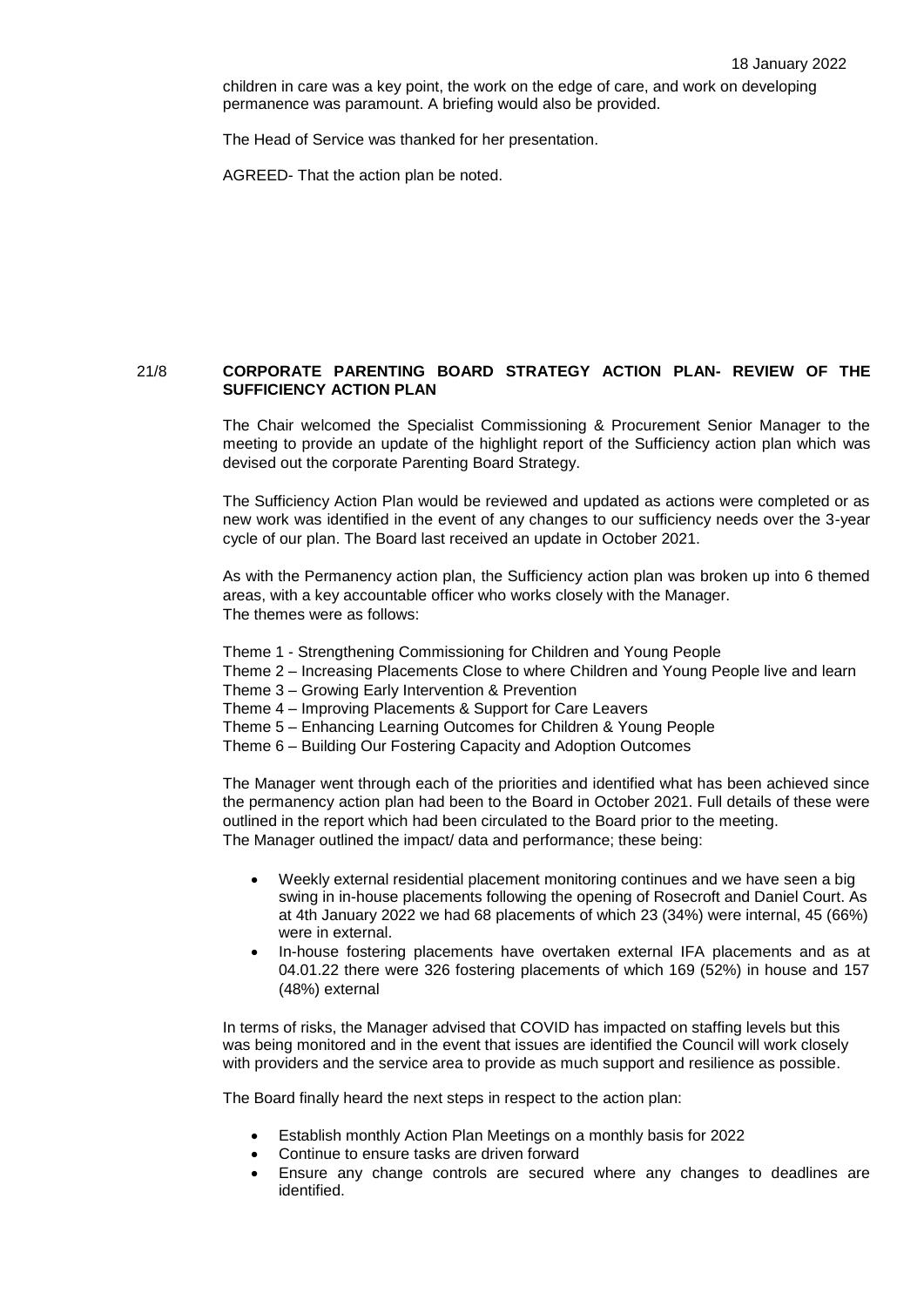The Chair thanked the Manager for her presentation.

AGREED- That the action plan be noted.

## 21/9 **PERFORMANCE AGAINST CORPORATE PARENTING STRATEGY**

The Head of Looked after Children and Corporate Parenting was in attendance and provided the Board with information relating to the Corporate Parenting Board scorecard.

The Head of Service advised that the scorecard was in place for the Corporate Parenting Board to see how our performance was progressing and have the opportunity to challenge.

At the last meeting, the Board had asked for further information on demographics of our children looked after, which the Board was as follows:

- Gender -54% of the current looked after population are male with 1% of these young boys being Unaccompanied Asylum Seekers. 45% of the looked after population are female.
- Ethnicity The highest percentage of the children in our care are of a White British ethnicity (81%).
- 8% of children are of mixed ethnicity and 7% are Black or Black British.

The Board were advised that the most common reason for a child to become looked after was due to abuse or neglect. 97 children have become looked after in the last 6 months to protect them from this cause. This was only a slight increase from 2020/2021 however remains significantly higher than our statistical neighbours and the England average.

Further main points to note were as follows:

### **Demand**

- In January 2021 there were 617 children looked after in the authority.
- There has been a rapid reduction over the year demonstrating an increase of 17% over the last 12 months and an overall 27% reduction since the height of 702 children in September 2020. For every 0.6 children entering care, one child exits care. This ratio has been maintained for 6 months

### **Children supported to become not looked after**

Future for Families have supported 50 young people on the edge of care since they went live. Of the 50, 37 (74%) of these did not become looked after.

- 21 were supported on a child in need level (57%)
- 11 remain supported on a child in need level
- 10 (47%) no longer require a child in need plan and are no longer supported by the LA
- 16 were subject to child protection procedures (43%)
- 10 remain supported on a child protection level
- 4 (25%) have stepped down and receive child in need support
- 2 (13%) no longer require any service from Children's Social Care

#### **Demand – Caseloads**

- Caseloads have consistently reduced since December 2020 and throughout the improvement journey.
- Whilst the average per service area varies slightly, the average caseloads across Children's social care is currently 16.7. This will support the service to drive improvements in the quality of practice.